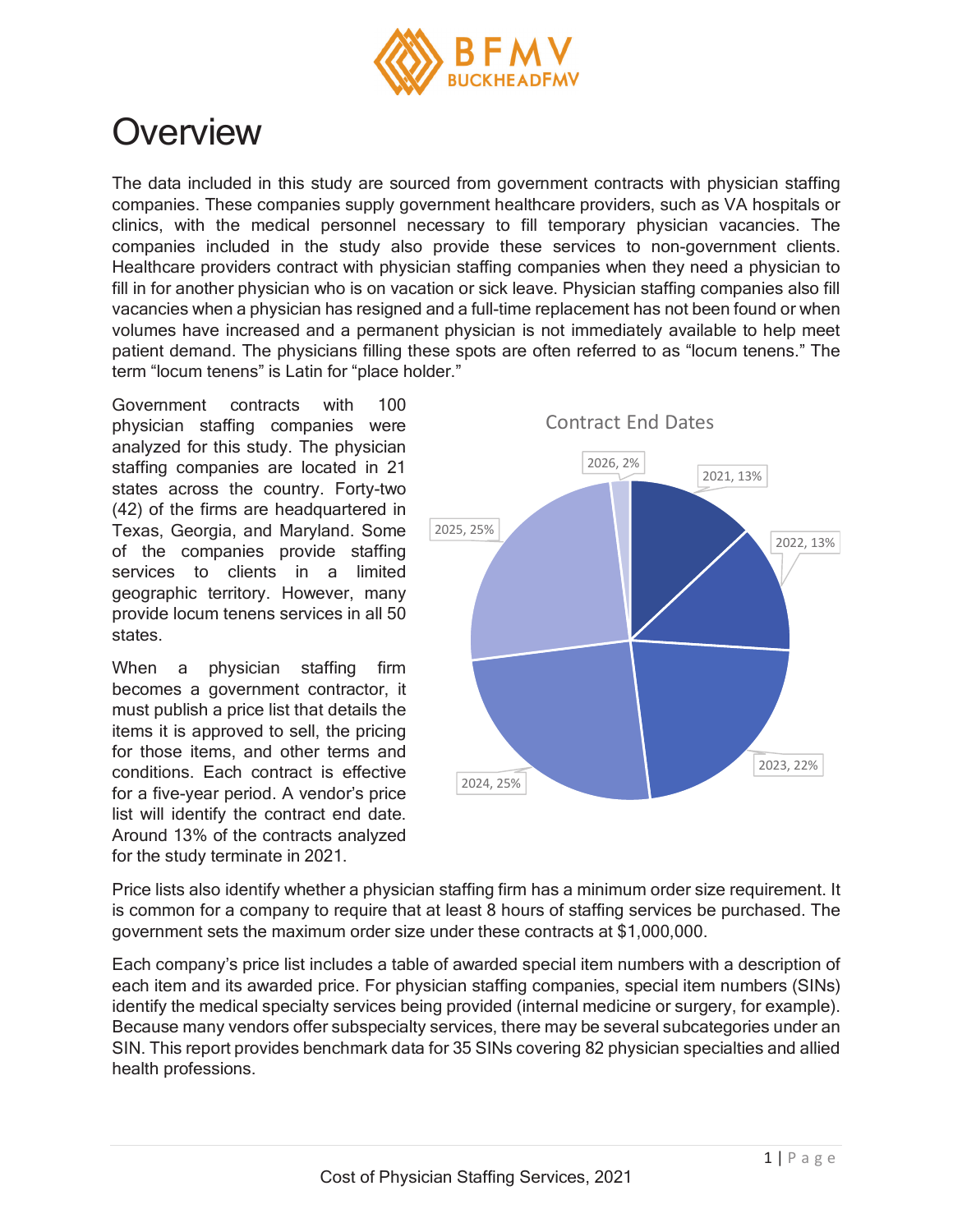



The price lists identify the hourly rate charged for on-site physician services. The average rate across all physician specialties is \$220 per hour. At the specialty level, the study shows that average rates charged can vary significantly. The average rate for temporary family medicine physicians is \$150. The average rate for neurosurgeons is \$330 per hour. The highest average rate was \$367 per hour for maternal fetal medicine physicians.

The negotiated hourly rate between a physician staffing company and the government includes the direct labor expense associated with the temporary physician as well as salary, benefits, and employment expenses. The rate also includes the cost of malpractice coverage for the physician and a profit margin for the staffing firm. It does not include travel or lodging costs incurred by the locum tenens physician. Those additional expenses are typically passed through to the government by the staffing firm.

Many physician staffing companies also provide after-hours call coverage services. In most situations, it appears that on-call services are only available when on-site services have also been purchased. Companies in the study price on-call services in several different ways. For example, some charge a set hourly rate for every hour a temporary physician is on-call while some charge one rate for the entire call coverage period. For benchmarking purposes, the study translates all methodologies into hourly rates.

The on-call rate generally covers phone availability, phone consultations, and the ability to return to work within 30 minutes (when necessary). If a temporary physician is asked to return to work while on-call, a staffing company will generally require payment at the regular hourly rate while the physician is providing on-site services. About half of the companies charge a minimum fee equal to one hour at the regular hourly rate if the physician returns to work.

The average on-call rate for all physician specialties is \$16 per hour. This rate is paid starting after normal work hours and ending when the next shift begins — typically a period of 15-16 hours.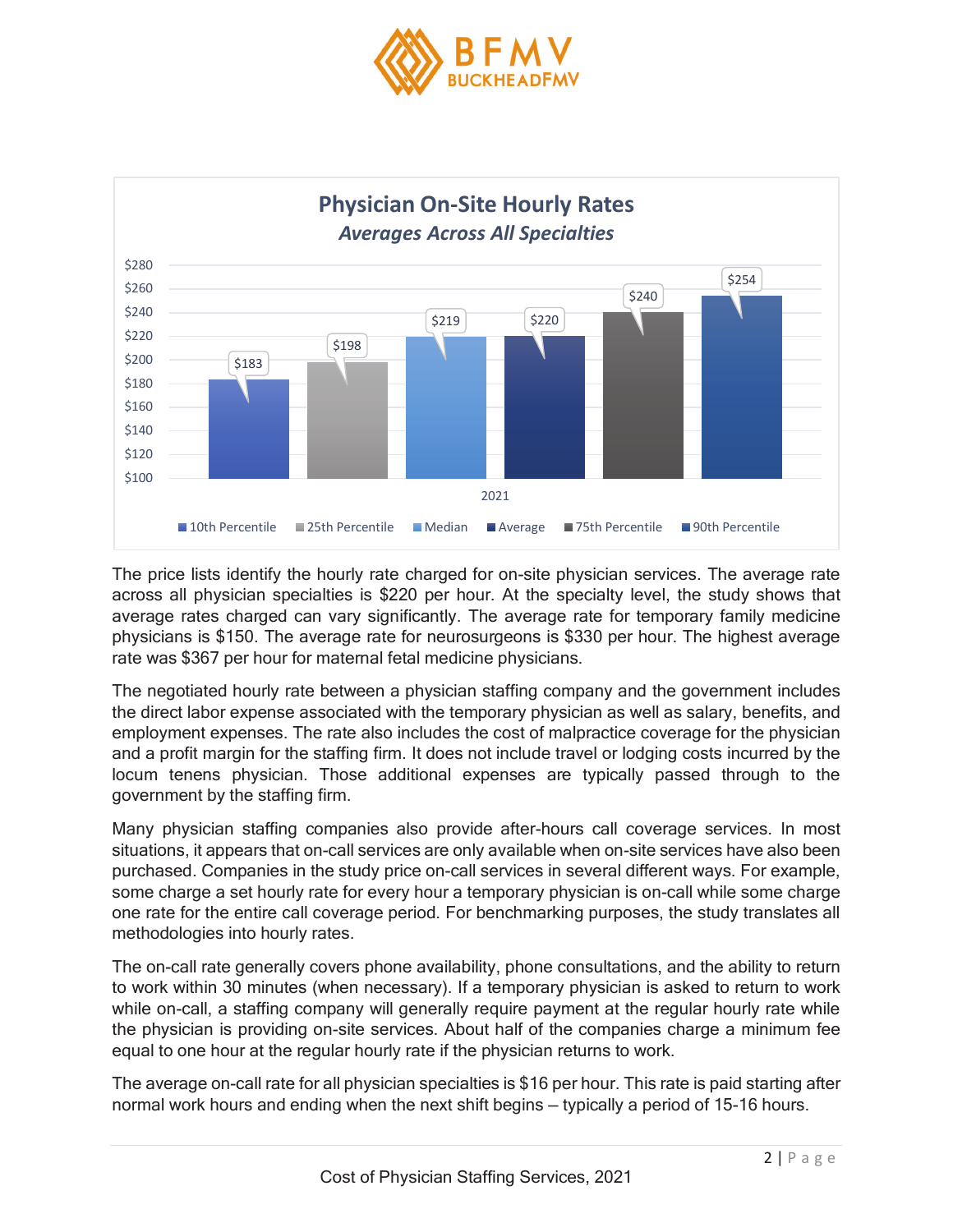



## **Details**

The Cost of Physician Staffing Services, 2021 focuses on hourly rates for physician services under contracts between commercial staffing firms and the US Department of Veterans Affairs (VA). The VA awards vendor contracts using full and open competition under the Federal Supply Schedule Service program (www.fss.va.gov). The Federal Supply Schedule (FSS) for Professional and Allied Healthcare Staffing Services is identified as Schedule 621 I.

Under a Schedule 621 I contract, a physician staffing firm provides the maximum hourly rate it will charge the VA for temporary staffing services. Hourly rates are fully loaded to include direct labor costs, fringe benefits, overhead, profit, taxes, and malpractice insurance. The rates are the same across all geographic locations served by the contractor. In addition, a Schedule 621 I contract may also identify pricing for overtime, shift differentials, weekday or weekend on-call fees, and holiday rates. In most situations, pricing does not include any travel or lodging expenses incurred by a physician.

The hourly rate in a Schedule 621 I contract reflects a ceiling price consistent with "most favored customer" (MFC) pricing. An MFC is a customer or class of customer that receives the best discount and/or price arrangement on a given item. Therefore, the price included in a Schedule 621 I contract should be equal to or better than the price offered to the vendor's MFC.

Contracting officers for the VA must ensure that the price paid for staffing services is reasonable given the staffing situation at hand. They can negotiate discounts from the prices identified in a Schedule 621 I contract with a vendor. This practice is actually encouraged, as the price included in the contract represents "maximum" or "ceiling" pricing. Furthermore, the market for locum tenens services is dependent on factors such as the location of the services, the specialist provided, the duration of the task order, and market demand. It is the government's view that the ceiling price may not be reasonable in all situations.

In each Schedule 621 I contract, a vendor identifies the different physician specialties it offers. It does so by using a numbering system, consistent among all vendors, that categorizes physician